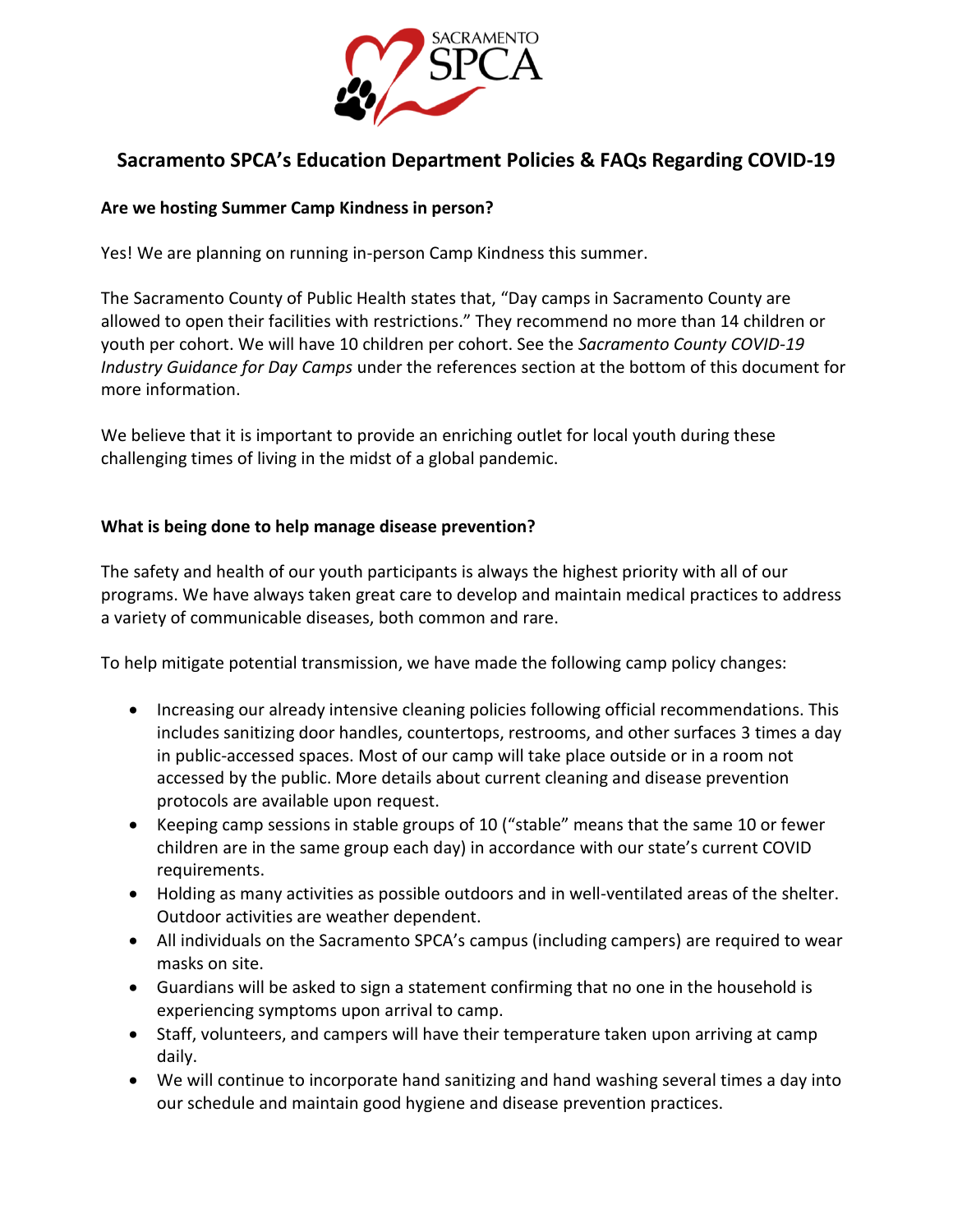Policies regarding COVID-19 are changing daily, and we are following these updates closely. If recommendations from local or federal government agencies change, we will adjust accordingly and keep you informed.

## **Can my child get COVID-19 from interacting with the dogs & cats at the shelter?**

According to the Center of Disease Control, "In the United States, there is no evidence that animals are playing a significant role in the spread of COVID-19. Based on the limited information available to date, the risk of animals spreading COVID-19 to people is considered to be low. However, because all animals can carry germs that can make people sick, it's always a good idea to practice healthy habits around pets and other animals." We will continue to have campers hand sanitize after and in between animal interactions.

## **What are the signs & symptoms that I should leave my child at home?**

Just like with the flu and other illnesses, we ask that campers, volunteers, and staff stay at home if they are experiencing distress or showing contagious symptoms.

For COVID-19, symptoms include a fever, cough and/or shortness of breath. If your child is showing these symptoms or has had possible exposure to COVID-19 (either through a contact with a known exposure or through recent travel abroad) we ask that you please keep your child home from programing. If you have any concerns, we recommend you discuss them with your doctor.

| I HAVE A<br><b>FEVER</b>             | <b>I AM</b><br><b>VOMITING</b> | <b>I HAVE</b><br><b>DIARRHEA</b> | I HAVE A<br><b>RASH</b>               | I HAVE<br><b>HEAD LICE</b>         | I HAVE<br>AN EYE<br><b>INFECTION</b>                             | <b>I HAVE</b><br><b>BEEN</b><br>IN THE<br><b>HOSPITAL</b> |
|--------------------------------------|--------------------------------|----------------------------------|---------------------------------------|------------------------------------|------------------------------------------------------------------|-----------------------------------------------------------|
| $\mathbb{Z}$                         |                                | $\overline{\mathbf{0}}$ of       | ล์ธั                                  | $\delta$                           | $\bullet$<br>Ξ.                                                  | ÷<br>B<br>$\mathbb{Z}$                                    |
| Temperature<br>of 100.4<br>or higher | Within the<br>past 24<br>hours | Within the<br>past 24<br>hours   | Body rash<br>with itching<br>or fever | Itchy head,<br>active head<br>lice | Redness,<br>itching, and/<br>or "crusty"<br>drainage<br>from eye | Hospital<br>stay and/or<br>ER visit                       |

I NEED TO STAY HOME IF...

| I AM READY TO GO BACK TO SCHOOL WHEN I AM                                                                     |                                       |                                                   |                                                                                                   |                                                                                                     |                                                                           |                                                                 |  |  |  |
|---------------------------------------------------------------------------------------------------------------|---------------------------------------|---------------------------------------------------|---------------------------------------------------------------------------------------------------|-----------------------------------------------------------------------------------------------------|---------------------------------------------------------------------------|-----------------------------------------------------------------|--|--|--|
| Fever free<br>for 24 hours<br>without the<br>use of fever<br>reducing<br>medication<br>i.e Tylenol,<br>Motrin | Free from<br>vomiting for<br>24 hours | Free from<br>diarrhea for<br>at least 24<br>hours | Free from<br>rash, itching,<br>or fever<br>I have been<br>evaluated by<br>my doctor if<br>needed. | Treated with<br>appropriate<br>lice<br>treatment at<br>home and<br>proof is<br>provided to<br>nurse | Evaluated<br>by my<br>doctor and<br>have a note<br>to return to<br>school | Released by<br>my medical<br>provider to<br>return to<br>school |  |  |  |

(Image borrowed from Middletown Area School District)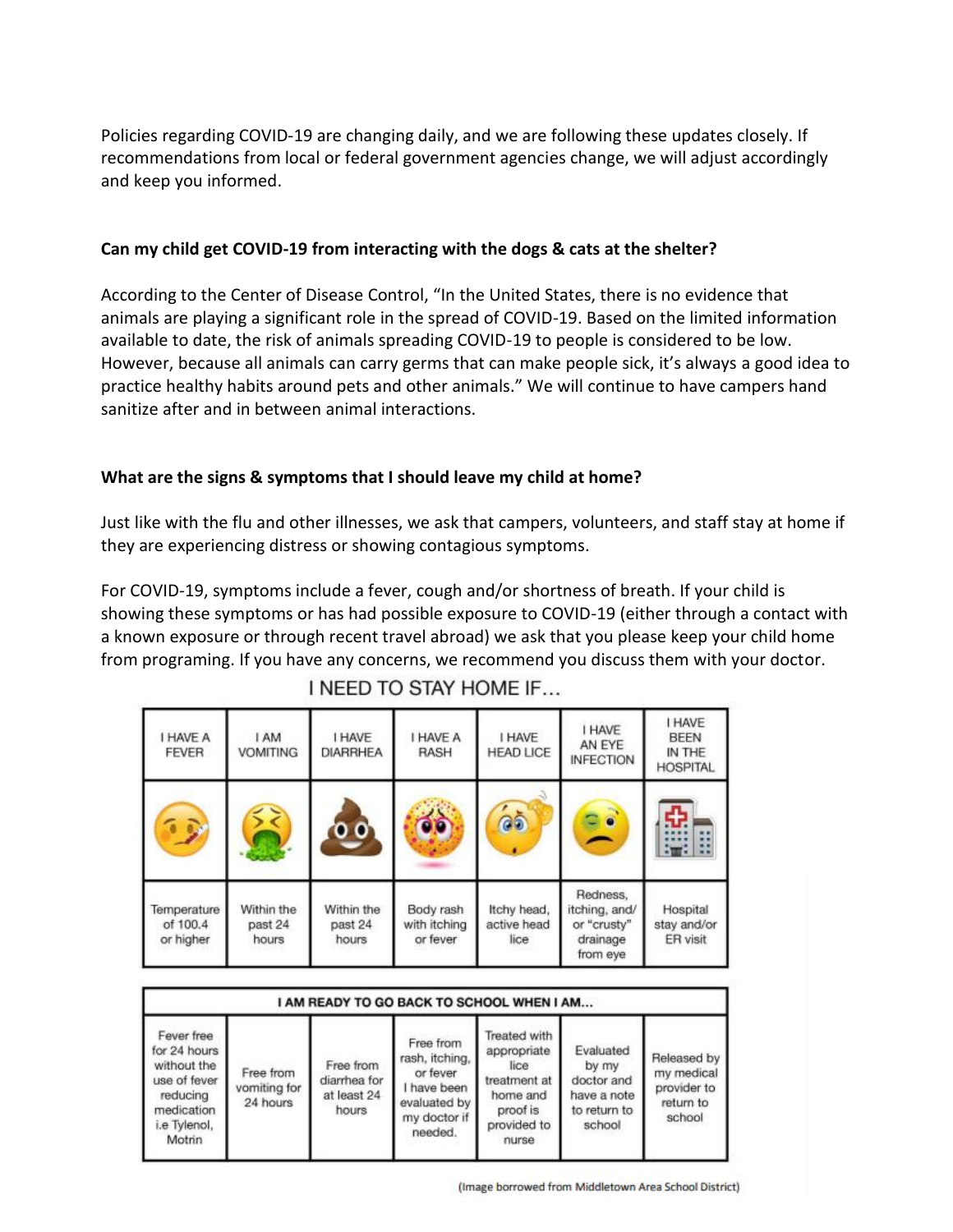In order to promote illness prevention, we have adjusted our cancellation policy for the 2021 summer camp season. Due to the current health situation, we are adjusting our current camp cancellation policy to the following:

- For cancellations made 14 days or more prior to the program's start date, you may choose between a refund minus a \$25 administrative fee will be provided to your credit card OR a full refund to your registration account's balance.
- For cancellations made less than 14 days prior to the program's start date, we will provide a full credit to your registration account balance for any absence due to illness.
- To promote good public health, we are willing to credit \$40 per sick day to your account. To receive this credit, you must contact us the day before or morning of camp before 9:00am to let us know your child will be absent that day due to illness. We are unable to provide individual make-up days at this time.
- If your child ends up canceling for a full duration of camp due to illness, we will work with you to see if there is space is available in another Summer Camp session after the period of illness is over. Rescheduling due to illness is subject to availability, and campers will placed into program waitlists, if applicable.
- Registration Account balances can be used at a later date to either reschedule the same program or sign up any of our other education programs, such as birthday parties, group tours, or youth volunteer opportunities. We also provide Spring, Thanksgiving and Winter break camps.
- Should local or federal Sheltering In Place regulations be put into place, we would adjust accordingly and offer full refunds should camp be unable to run this year.

If your family has experienced financial hardships during this time, or has immunocompromised related concerns, please reach out to us for further discussion. Otherwise, keeping the funds as credit allows us to use program fees to continue our support and care of community animal care during this time.

**If you would like to request a cancellation, please email [education@sspca.org](mailto:education@sspca.org) & provide the following information:** 

- Your child's first and last name
- The program & session date (IE: Summer Camp Kindness Week 1 June 23-25)

*Please note that cancellation requests may take several days to process.*